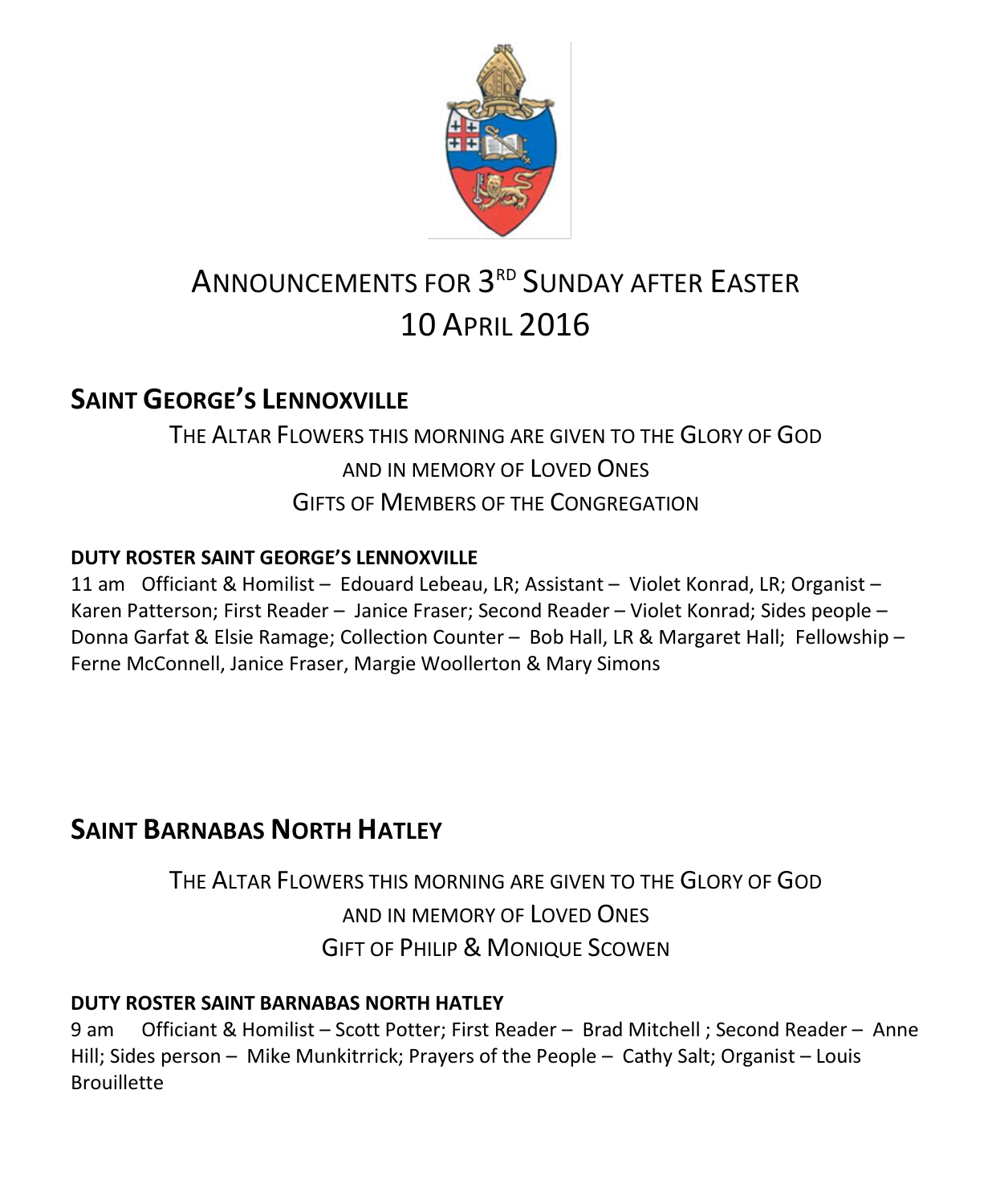# ON THIS WEEK

#### **VESTRY – LENNOXVILLE -- TODAY**

**Deadline for Vestry reports is TODAY Sunday, April 10**. Vestry reports for St. George's Lennoxville should be submitted to Sandra Gallichon via email sandra.gallichon@ubishops.ca. The Vestry meeting will be held on May 1 after the 11 am service. Please bring a bag lunch. Coffee, tea and juices will be provided.

#### **ORGAN CONCERT – LENNOXVILLE -- TODAY**

Sunday, April 10 at 3:00 p.m. St Mark's Chapel, Bishop's University Les Amis de l'Orgue de l'Estrie. is holding an concert with organists Leslie Young and Jean-Yves Saint-Pierre. Program: Liederbuch, Bonelli, Gabrieli, Pasquini and Bach. Tickets are available at the door. Regular admission 10\$. Parking is free on the campus on Sunday.

#### **ST. BARNABAS VESTRY – NORTH HATLEY**

St. Barnabas Annual Vestry meeting will be held on April  $17<sup>th</sup>$ , immediately following the 9 am Service

#### **EVENING ACW – LENNOXVILLE**

Meets Wednesday, April 13 at 7 pm in the Choir Room.

### **GRACE VILLAGE (formerly GRACE CHRISTIAN HOME) - HUNTINGVILLE**

There will be an Eucharist service at the Grace Village on Friday, April 15 at 10 am.

### **DECONSECRATION OF CHRIST CHURCH – EUSTIS**

Tuesday, April 12, 11:00 a.m. The church which was moved to the Quebec Lodge property will be deconsecrated by the Archdeacon. Everyone is welcome.

### SERVICES THIS WEEK

| <b>TODAY</b>       | <b>9 AM</b>       | <b>BCP MATINS</b>          | <b>NORTH HATLEY</b> |
|--------------------|-------------------|----------------------------|---------------------|
|                    | $9:00 \text{ AM}$ | <b>BAS MORNING PRAYER</b>  | AYER'S CLIFF        |
|                    | $9:15$ AM         | <b>HOLY EUCHARIST</b>      | <b>MAGOG</b>        |
|                    | <b>11 AM</b>      | <b>SERVICE OF THE WORD</b> | LENNOXVILLE         |
|                    | <b>11 AM</b>      | <b>BAS MORNING PRAYER</b>  | <b>COATICOOK</b>    |
| <b>NEXT SUNDAY</b> | <b>9 AM</b>       | <b>HOLY EUCHARIST</b>      | <b>NORTH HATLEY</b> |
|                    | $9:15$ AM         | <b>BAS MORNING PRAYER</b>  | <b>MAGOG</b>        |
|                    | $11 \text{ AM}$   | <b>SERVICE OF THE WORD</b> | LENNOXVILLE         |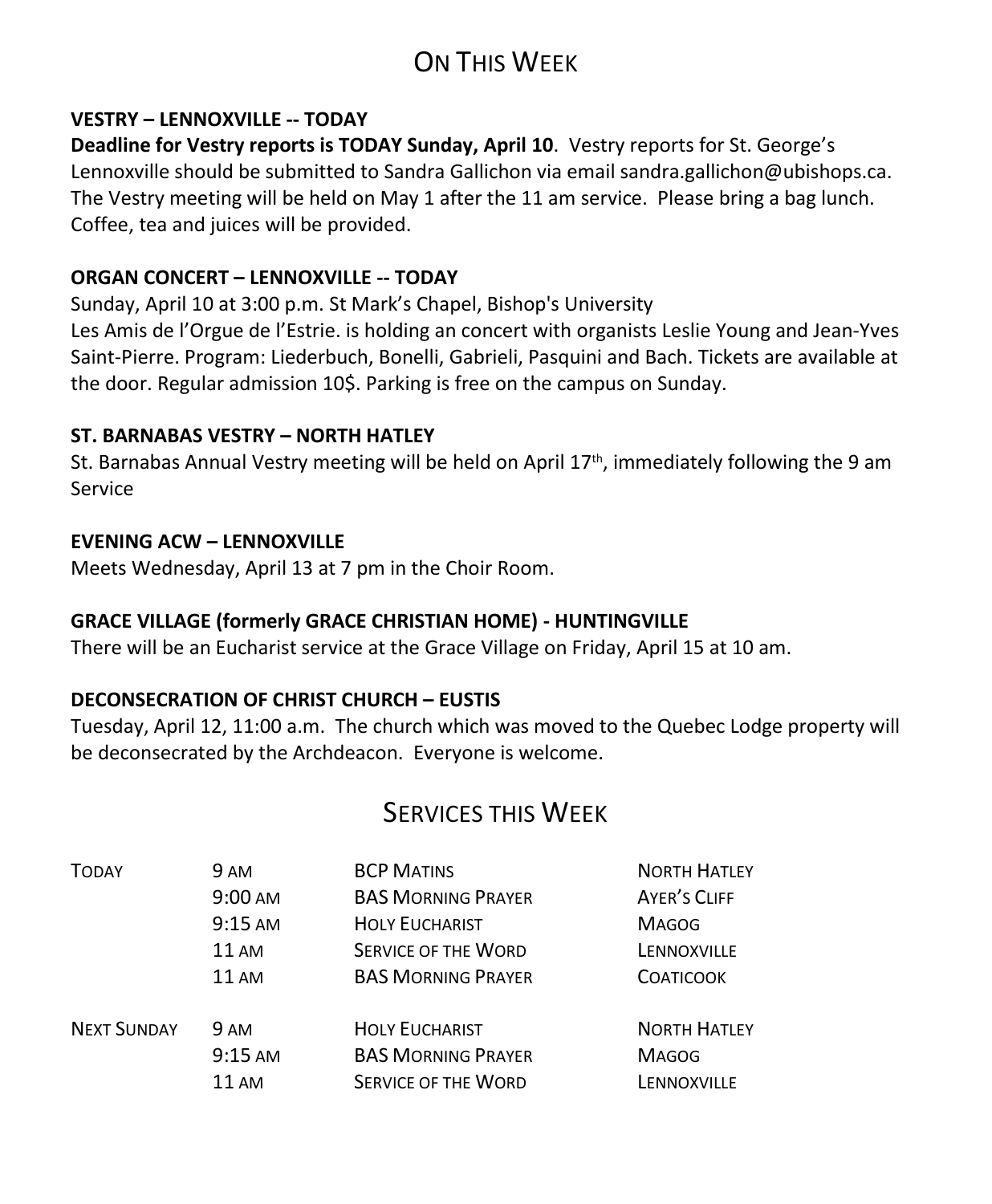### DEANERY MEETINGS AT ST GEORGE'S LENNOXVILLE

#### **DEANERY WORSHIP MINISTRY TEAM**

Meets Tuesday, April 12 at 10:00 – 11:00 am in the Upper Room

### **LECTIO DIVINA**

**Cancelled for Monday April 11**

### UPCOMING EVENTS

### **SPRING RUMMAGE SALE - LENNOXVILLE**

ST- GEORGE'S CHURCH HALL, 84 Queen Street – 2016 SPRING RUMMAGE SALE 10 a.m. to 5:00 p.m. on Thursday, April 28th, and Friday, April 29th. BAG SALE on Saturday, April 30th, from 8:30 a.m. to 12:00 Noon. Articles for the sale may be left at the Church Hall week of April 24th. SAVE YOUR \$\$\$ SHOP WITH US!

### **CONFIRMATION CLASSES - WATERVILLE**

St John's Church, Waterville - Confirmation classes to begin at St. John's, Waterville. All who are interested please contact the Rev. Ruth Charleau ASAP so that she can plan the starting date and get material for everyone. 12 years old and up.

### **EPISCOPAL ORDINATION OF THE VEN. BRUCE MYERS, CO-ADJUTOR BISHOP ELECT**

The Deanery is organizing a bus to transport interested people to the Cathedral for the episcopal ordination on Ascension Day, Thursday, May  $5<sup>th</sup>$  at 6:30 pm. The bus will leave from St George's Church in Lennoxville at 1:00 pm to allow sufficient time for supper before the service. There is a reception so the return trip will be late in the evening. The bus will stop in Richmond and Drummondville, if required. The cost will depend on the number of participants. Reservations and pre-payment required. Please contact Kay Hartwell for information and to reserve your seat. (819 349-1971)

### **PASTORAL MINISTRY WORKSHOP – LENNOXVILLE**

Saturday, April 23, 9:30 a.m. – 3:30 p.m. at St. George's Lennoxville

"The Skills of Healing: Caring for Yourself and Others." Pastoral Ministry Workshop, hosted by the Deanery Pastoral Ministry Team. This workshop is for anyone who wants to develop greater skills of caring. Caregivers may wish to attend just for the afternoon which is about caring for yourself. See poster for more information. Please contact Canon Lynn Dillabough to register at [lynndillabough@gmail.com](https://webmail.ubishops.ca/owa/redir.aspx?REF=I6dyd5yngSmYqYpBD3Z6CoI9tDjv3VCrrEZ7iwAWC0jD6P34dFnTCAFodHRwczovL3dlYm1haWwudWJpc2hvcHMuY2Evb3dhL3JlZGlyLmFzcHg_U1VSTD1oZGpZVVQ3V0NVTllxRlppam96a25NSFdKM2FSeTZ2c3FUenJpbHA1Nlp0UDNfMnMtQlhUQ0cwQVlRQnBBR3dBZEFCdkFEb0FiQUI1QUc0QWJnQmtBR2tBYkFCc0FHRUFZZ0J2QUhVQVp3Qm9BRUFBWndCdEFHRUFhUUJzQUM0QVl3QnZBRzBBJlVSTD1tYWlsdG8lM2FseW5uZGlsbGFib3VnaCU0MGdtYWlsLmNvbQ..)